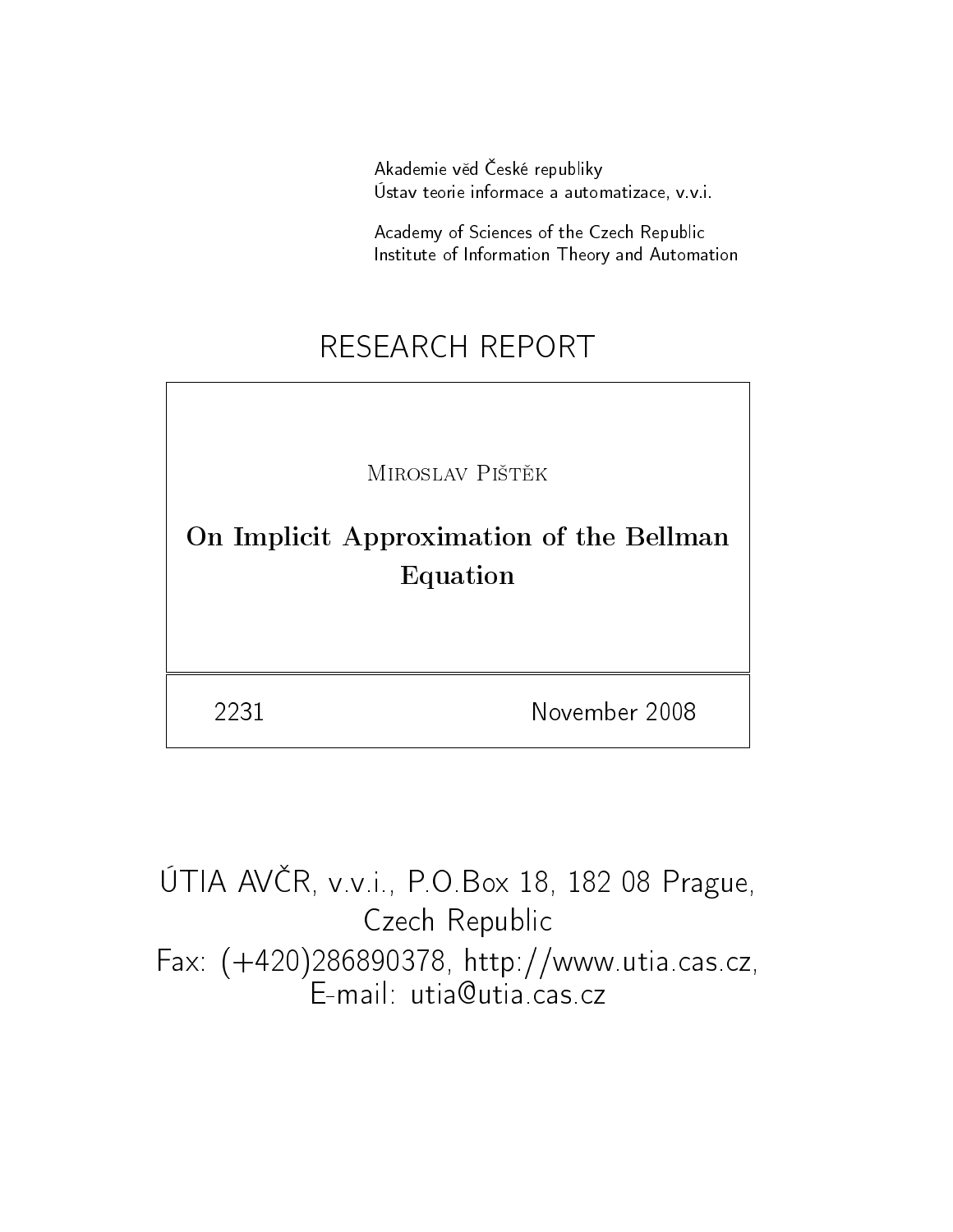#### Abstract

In this article, an efficient algorithm for an optimal decision strategy approximation is introduced. It approximates the Bellman equation without omitting the principal uncertainty stemming from an uncomplete knowledge. Thus, the approximated optimal strategy retains the ability to constantly verify the actual knowledge, which is the essence of dual control. An integral part of the proposed solution is a reduction of memory demands using HDMR approximation. The result of this method is a linear algebraic system for an approximated upper bound on the Bellman function. One illustrative example has been completely resolved.

Note: this article has been send to the 15th IFAC Symposium on System Identification as a draft of regular paper.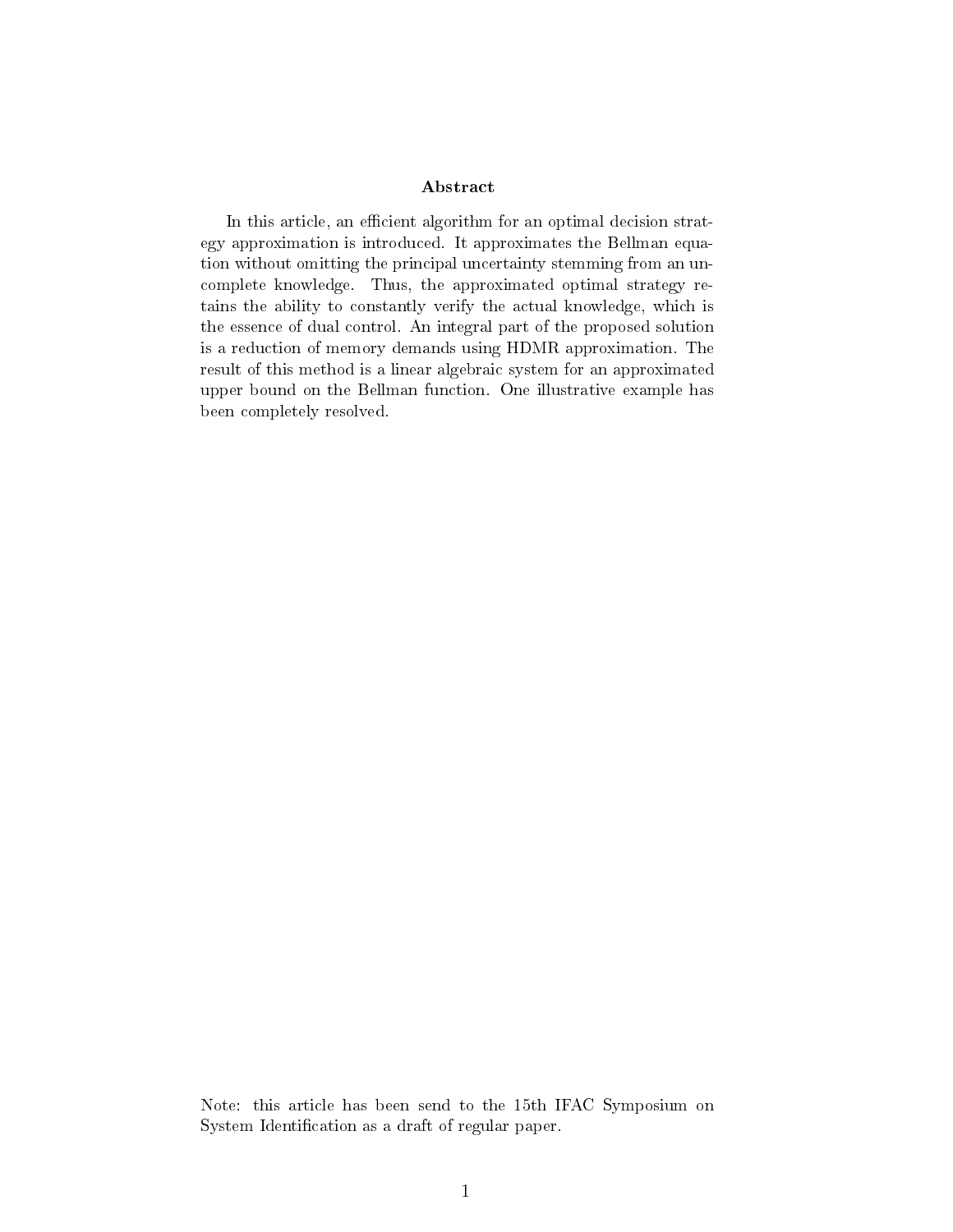## 1 Motivation

Decision making is a selection between different possibilities in a specific situation, the choice of aims and means for their achieving. It is everyday experience of all living creatures to achieve their ultimate aim to stay alive. Human decision making is always a mixed pack containing three ingredients, namely subconscious decision making, conscious decision making and unconscious decision making. Therefore, it can fail easily. Decision-making theory was developed to help avoiding these failures.

The main focus of this article is to develop approximation tool suitable to enlarge the class of computationally feasible decision-making problems. This work copes with principal problem within the stochastic dynamic programming which is known as *curse of dimensionality*, see (3). In the contemporary state of arts, there is a lack of approximation techniques capable to encompass problems with a larger decision-making horizon. To this end, properties of an approximative tool called High Dimensional Model Representations (thereinafter "HDMR") are promising. It was stimulated by applications in chemistry, see (1), focused to reduce enormous memory demands of the involved models. In its background, there stands simple observation: only low-order correlations amongst input variables have a significant impact upon the outputs of a typical model.

A general form of a HDMR expansion reads

$$
g(x) \approx \tilde{g}(x) \equiv \tilde{g}(x_1, x_2, \dots, x_{\mu}) =
$$
  

$$
\tilde{g}_0 + \sum_{m=1}^{\mu} \tilde{g}_m(x_m) + \sum_{m=1}^{\mu} \sum_{n=1}^{m-1} \tilde{g}_{mn}(x_m, x_n) + \dots
$$
 (1)

Here, a zero-order component  $\tilde{g}_{\emptyset}$  denotes a constant scalar value over the domain of  $g(x)$ ; the first-order components  $\tilde{g}_m(x_m)$  describes an independent effect of the each variable  $x_m$ ; the second-order component  $\tilde{g}_{mn}(x_m, x_n)$  represents the joint effect of the variables  $x_m$  and  $x_n$  and so on. Experience shows that even the low-order case often provides sufficient description of  $g(x)$ .

Such a function approximation (representation) yields two main advantages. The first is data reduction. The memory space necessary to store all values of the original function  $g(x)$  grows exponentially with the dimension  $\mu$ , whereas the size growth of decomposition components is just a polynomial in  $\mu$ . This property helps us to cope with high-dimensional problems of the real world. The second advantage is reduction of computational complexity. In general, it allows us to split high-dimensional linear problem into several low-dimensional subproblems. For instance, it could reduce integration over high-dimensional domain into the sum of low-dimensional integrations.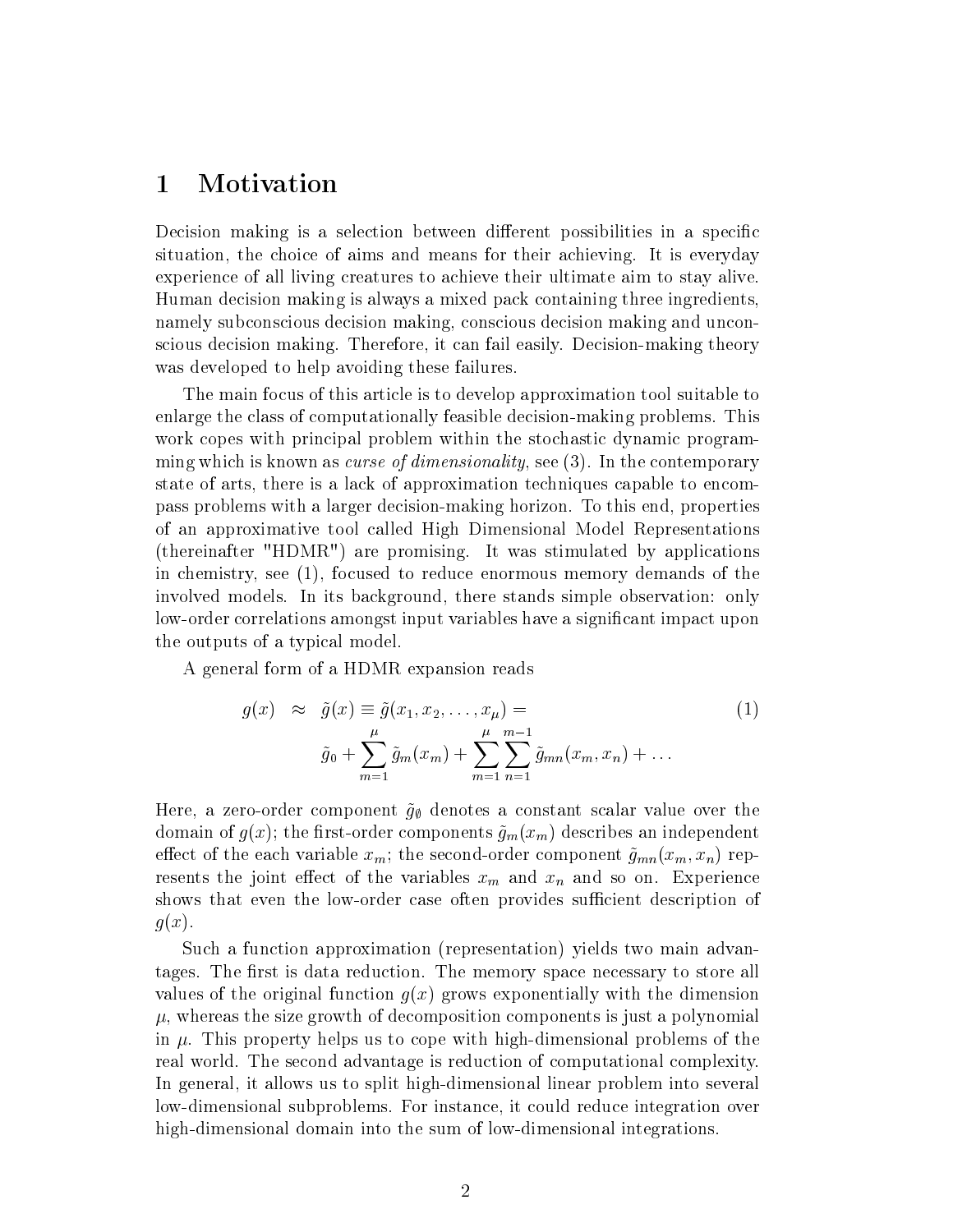The outline of this work is as follows. Section 2 deals with the current state of art in the decision making theory. A central point here is the presentation of the Bellman equation with its notorious difficulties, mainly the problem of a rapidly growing domain of the Bellman function. To cope with this inconvenience, an approximative technique of HDMR is introduced in a detail within Section 3. Also, a system of linear equation determining an optimal function approximation is derived here. Its linearity does not match well with a non-linear Bellman equation. Thus, a linear equation for an upper bound on the Bellman function is derived, see Section 4. Connecting it with HDMR approximation, a viable technique for approximative decision making is obtained. In Section 5, there are concise instructions for implementation of this approximation technique in real applications. For an illustration, one toy example is completely resolved. Section 6 is devoted to conclusion.

Throughout this work, a few general conventions are followed. A domain of a variable x is denoted X,  $x \in X$ . |X| denotes a finite cardinality of the countable set  $X$  or its Lebesque measure in the case it is not countable. Next,  $x_t$  is a quantity x at the discrete time instant labeled by  $t \in T$ . The letter " $f''$  is reserved for a probability density function (pdf). Its specific meaning is given through the name of its arguments. The same letter is used for conditioned pdfs, arguments in condition are separated by "|" in an argument list. Knowing  $f(x|y)$ , it is possible to introduce the expected value of a variable x conditioned by  $y$ 

$$
\mathcal{E}[x \mid y] \equiv \int_X x f(x|y) \, dx
$$

For a vector  $x \in X$ ,  $X \subset \mathbb{R}^{\mu}$ , and  $m \in M \equiv \{1, \ldots, \mu\}$ ,  $x^{m}$  denotes its m-th coordinate. Therefore, it reads  $x = (x^1, \ldots, x^{\mu})$ . Taking some  $N =$  $\{n^1, \ldots, n^\nu\} \subset M$ , a projection  $x_N \in \mathbb{R}^\nu$  is defined for all  $x = (x^1, \ldots, x^\mu) \in$ X in this manner  $x|_N \equiv (x^{n_1}, \ldots, x^{n_\nu}) \in \mathbb{R}^\nu$ . A HDMR approximation of a function  $h(x)$  is marked by  $h(x)$ . For a domain of  $h(x)$ , dom(h) is used.

### 2 Decision Making Theory

Within this section, the classical results are briefly summarized together with their classical troubles. Detailed discussion is to be found in (4), for example.

Decision-making theory formalizes and solves decision-making task, consisting in selection the decision-maker's strategy which ensures decisionmaker's aim with the part of the world (so-called system) be reached. Decision maker observes or influences a system over a finite decision making horizon  $\tau < \infty$ . Data (system output) observed at a time instance  $t \in T \equiv$  $\{1,\ldots,\tau\}$  is denoted by  $y_t \in Y_t$ . It provides the decision maker information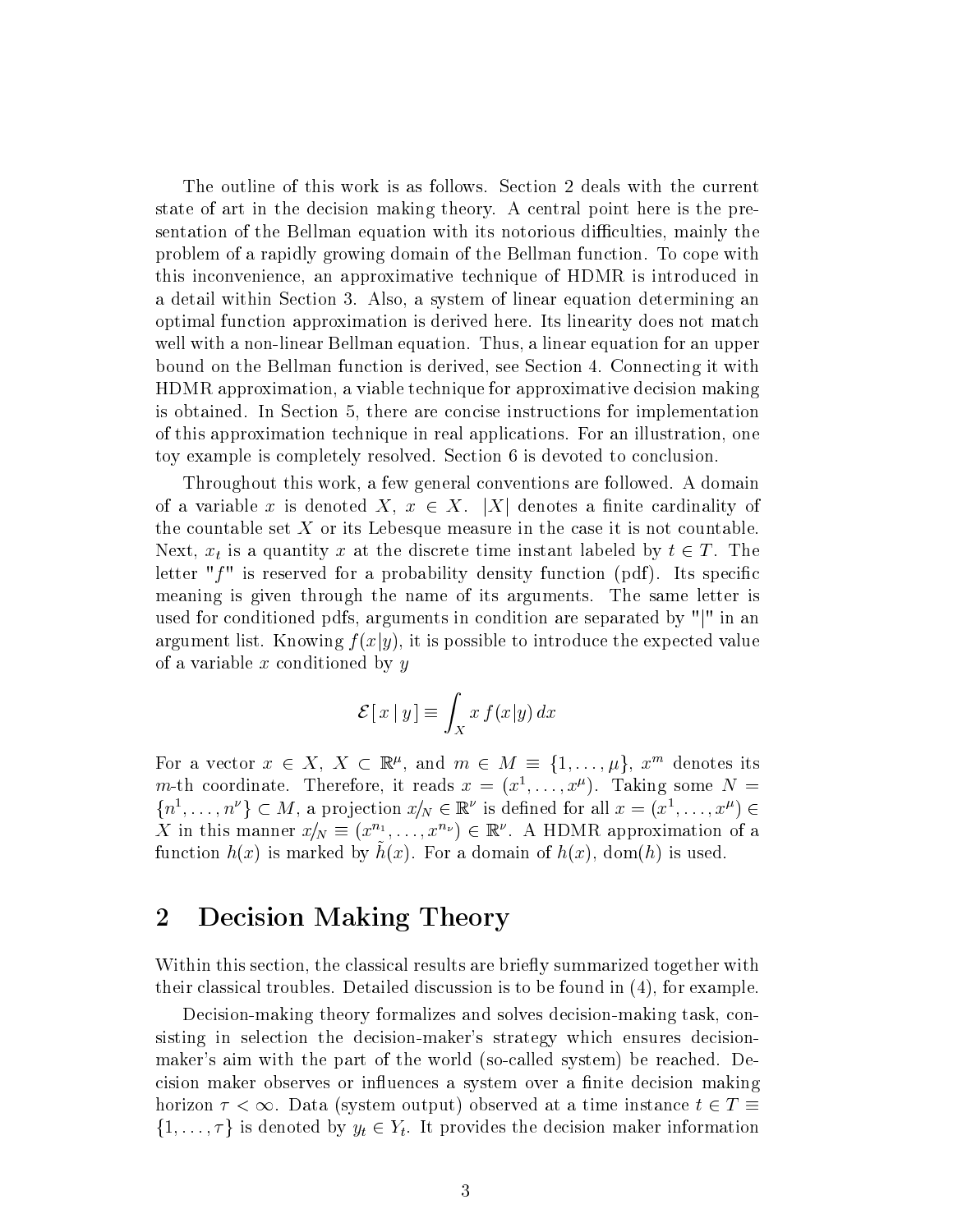about the system behavior. Analogously, decisions (actions) are denoted as  $a_t \in A_t$ . It is the value that can be directly chosen by the decision maker for reaching decision-maker's aims. A strategy  $\{\mathcal{R}_t\}_{t\in\mathcal{T}}$  is a collection of mappings transforming an actual experience  $d(t-1) \equiv (y_{t-1}, a_{t-1}, \ldots, y_1, a_1)$  into a choice of the next decision  $a_t \in A_t$ .

Next thing to do is to formalize a degree of achievements of the decisionmaker's aims. The idea of loss function is promising. A loss value is assigned to the each possible system trajectory  $d(\tau)$  respecting just one rule: the more suitable some trajectory is, the lower loss value it posses. This way, a loss function  $Z(d(\tau))$  is obtained. Often, a less general concept of an additive loss function is introduced, i.e., the case when losses accumulate with time

$$
Z(d(\tau)) = \sum_{t=1}^{\tau} z_t (a_t, y_t) \quad \text{where} \quad z_t(a_t, y_t) \ge 0 \tag{2}
$$

Now, it is necessary to describe the involved system. In this work, a stochastic approach is held. Thus, the system is completely described in a probabilistic manner by the following collection of pdfs called outer model of a system

$$
\{f(y_t|a_t, d(t-1))\}_{t \in T}
$$
\n
$$
(3)
$$

There are many ways how to find these formulae, see  $(5)$ .

Knowing a loss function (2) altogether with an outer model (3), the optimal strategy is determined by the Bellman theorem. It claims: a strategy  $\{\mathcal{R}_t\}_{t \in T}$  selecting decisions  $a_t^{opt}$  and such that  $a_t^{opt}$  minimizes

$$
V_{t-1}(d(t-1)) = \min_{a_t \in A_t} \mathcal{E} [z_t(y_t, a_t) + V_t(d(t)) | a_t, d(t-1)]
$$

at all times  $t \in T$ , minimizes also the expected value of the overall loss  $Z(d(\tau))$  provided the boundary condition  $V_{\tau} \equiv 0$  is satisfied.

The essential problem is to evaluate Bellman function  $V_t$  for all  $t \in T$ . Its exact recursive calculation is computationally infeasible in the majority of practical applications for the reason of geometrically growing size of its domain with increasing decision making horizon  $\tau$ . This paper aims for reduce a memory demands necessary to represent an approximated strategy.

#### 2.1 Sufficient Statistic

When operating with a large amount of data, it is meaningful to compress them into a set of smaller dimension as follows

$$
\sigma_t \equiv \sigma_t(d(t)) \tag{4}
$$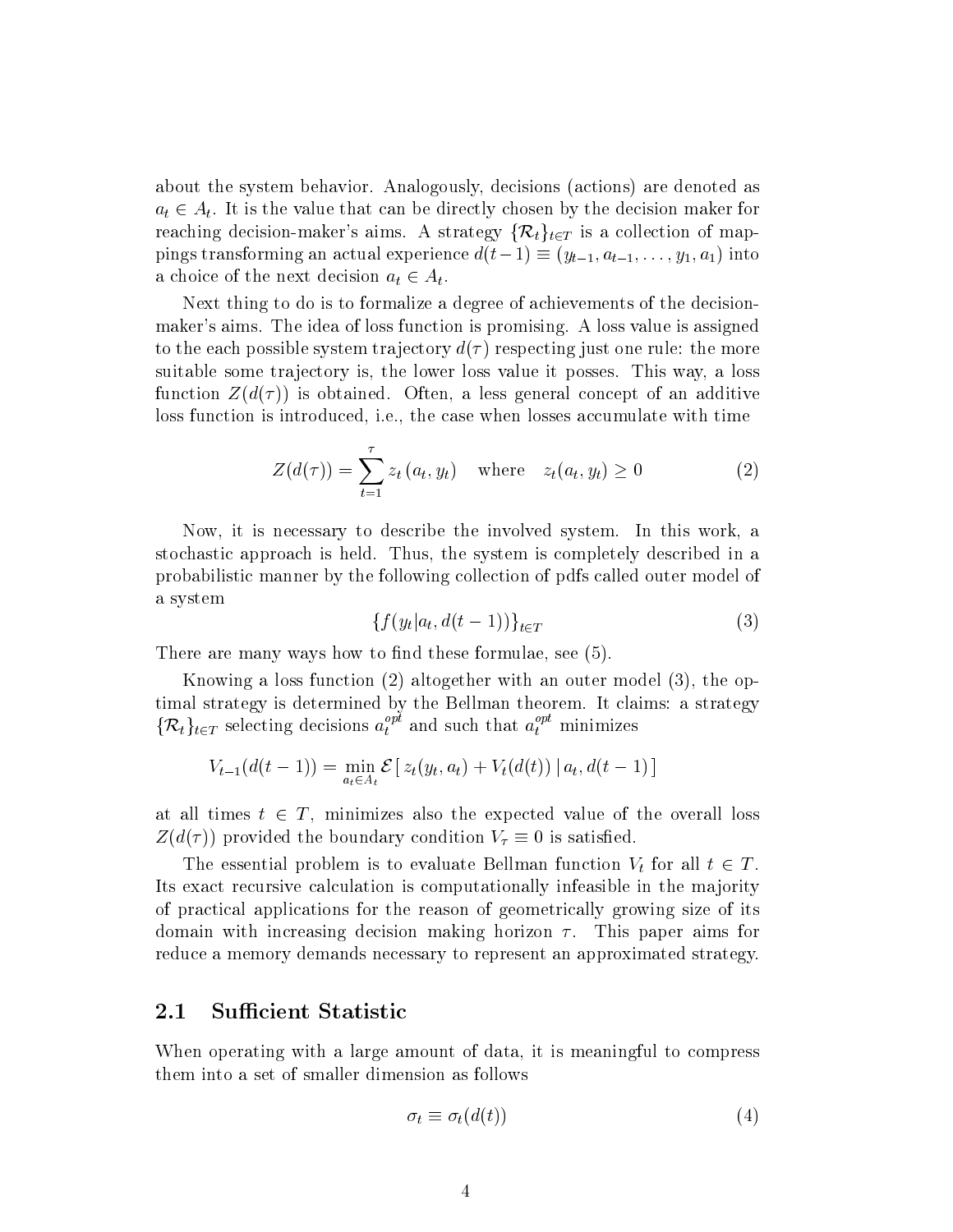Such a mapping is called statistic. For a random variable  $x_t$ , statistic  $\sigma_t$  is sufficient if there exists  $f(x_t | \sigma_t(d(t)), t)$  satisfying the following condition for all times  $t \in T$  and all possible trajectories  $d(t)$ ,  $t \in T$ 

$$
f(x_t|d(t)) = f(x_t|\sigma_t(d(t)), t)
$$

The explicit appearance of the time coordinate in condition is for the sake of simplicity in sequel.

A collection of the following mappings  $\{S_t\}_{t\in\mathcal{T}}$  is necessary to effectively update statistic.  $S_1(y_1, a_1) \equiv \sigma_1(y_1, a_1)$ , and for all  $t \in \{2, \ldots, \tau\}$ , a new data  $y_t \in Y_t$  observed after a decision  $a_t \in A_t$  is carried out and an old statistic value  $\sigma_{t-1} \equiv \sigma_{t-1}(d(t-1))$ , it reads

$$
S_t(y_t, a_t, \sigma_{t-1}) \equiv \sigma_t(d(t)) \tag{5}
$$

In this article, a function approximation would be searched over a statistic domain. To find an optimal approximation, it would be contributive to define the exact statistic domain  $\Sigma_t$  for all times  $t \in T$ . For  $\Sigma_1$ , it obviously holds  $\Sigma_1 \equiv \Sigma_1(Y_1, A_1)$  and for all  $t \in \{2, \ldots, \tau\}$ , such a domains are introduced in a recursive manner

$$
\Sigma_t \equiv S_t(Y_t, A_t, \Sigma_{t-1})
$$

In the context of the Bellman equation (4), an existence of a statistic  $\{\sigma_t \in \Sigma_t\}_{t \in T}$  sufficient for a system model (3) is assumed. It suggests to rewrite the Bellman equation (4) valid over all  $\Sigma_t, \, t \in T,$  using a shortcut

$$
\sigma_{t-1} \equiv \sigma_{t-1}(d(t-1))
$$

with the condition  $V_{\tau} \equiv 0$ . For all  $t \in \{2, \ldots, \tau\}$  it holds

$$
V_{t-1}(\sigma_{t-1}) = \min_{a_t \in A_t} \mathcal{E}[z_t(y_t, a_t) + V_t(S_t(y_t, a_t, \sigma_{t-1})) | a_t, \sigma_{t-1}, t-1]
$$
(6)

The previous compression of the domain of the Bellman function is a crucial step towards solution of the problem.

### 3 High Dimensional Model Representation

This section is to prepare a HDMR approximation technique to reduce memory demands to represent the Bellman function defined by  $(6)$ . There are many ways how to construct decomposition like (1), see (1). To reduce this ambiguity, it is necessary to formalize the desired properties of decomposition.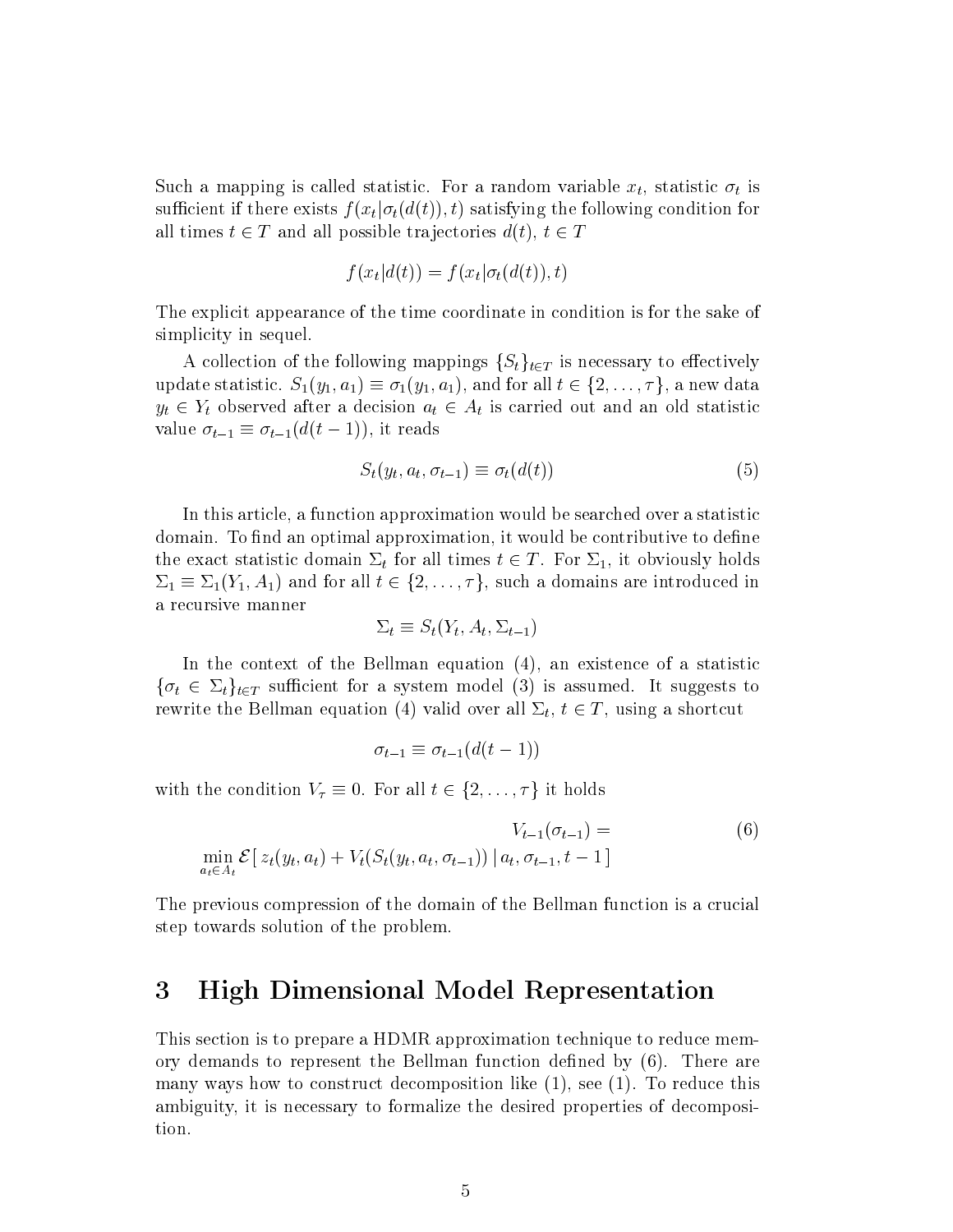A function Hilbert space  $L^2(X)$  is an useful concept for a function approximation. Generally, it is a space of real functions defined over  $X$  with a finite norm  $||g|| \equiv \sqrt{\langle g, g \rangle}$  inducted by the following scalar product

$$
\langle g \, , \, h \rangle_X \equiv \int_X g(x) \, h(x) \, dx \tag{7}
$$

The optimal HDMR decomposition  $\tilde{g}$  of a function  $g \in L^2(X)$  is a minimizer of an approximation error evaluated in this norm, i.e., it is a function minimizing  $||g-\tilde{g}||$ .

#### Partial Constancy of Decomposition Components

To get rid of an ellipsis " $\ldots$ " in (1), it is suitable to index decomposition components by elements of a general index set. Consider  $\mu \in \mathbb{N}$  equal to a dimension of X,  $X \subset \mathbb{R}^{\mu}$ . Introducing  $M \equiv \{1, \ldots, \mu\}$ , a decomposition component can be addressed by an element of the following index set

$$
D \subsetneq \{N | N \subset M\}
$$

Set's elements are indices, determining which variables a decomposition component depends on. This way, it is possible to prescribe different component order for different variables (or groups of variables). It could be useful if there is some a priori information on the degree of their influence. The resulting HDMR decomposition of  $g(x)$  has the following general form

$$
\tilde{g}(x) \equiv \sum_{K \in D} \tilde{g}_K(x) \tag{8}
$$

Obviously, considering decomposition components within the space  $L^2(X)$ is not strict enough. For any  $K \in D$ , a HDMR decomposition component  $\tilde{g}_K(x)$  must not depend on  $x^m$  for  $m \in M \setminus K$ . A space of constant functions would be useful. For all  $K \subset M$ , they can be introduced as

$$
C_K(X) \equiv \{h \mid \text{dom}(h) = X, \n\forall x \ (x/K = y/K \to h(x) = h(y))\}
$$
\n(9)

These functions are constant in all the variables but  $x^k$ ,  $k \in K$ . Such a restriction is non-optional when talking about HDMR approximation.

#### Support Restriction of Decomposition Components

Another restriction is necessary to guarantee an uniqueness of the each separate decomposition component. The problem stems from the fact, that only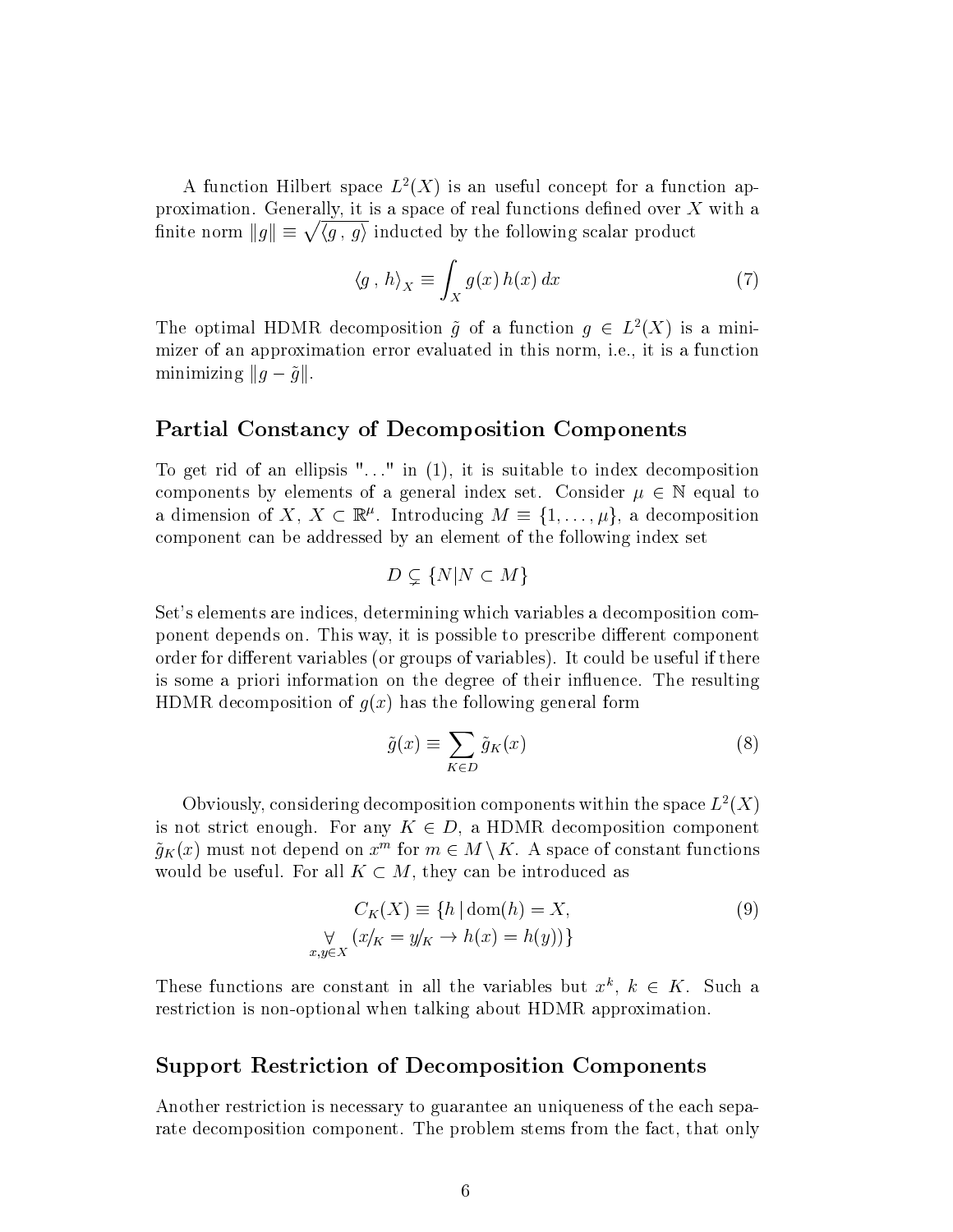the overall sum of the decomposition components enters the minimization task. For instance, a constant value  $\tilde{g}_{\emptyset}$  can be nullified and added to any higher-order decomposition component. There are many ways how to manage this ambiguity. The one proposed here aims to decrease the resulting memory demands as much as possible. Key idea is to nullify decomposition components on a specific border parts of their domains. Thus, for  $K \subset M$  a  $X_K \subset X$  is defined

$$
X_K \equiv \bigcap_{m \in M \setminus K} \left\{ x \in X \; \middle| \; x^m > \min_{y \in X} y^m \right\} \tag{10}
$$

Reminding a concept of a function support

$$
supp(h) \equiv \{x \in \text{dom}(h), h(x) \neq 0\}
$$

it would be contributive to reduce supports of decomposition components in the way that for all  $K \in D$  it reads supp $(\tilde{g}_K) \subset X_K$ . With the following condition put on D

$$
\forall \forall \, L \in D
$$
\n
$$
K \in D \, L \subset K \tag{11}
$$

an uniqueness of the each separate decomposition component  $\tilde{g}_K$ ,  $K \in D$ , is guaranteed. It is an easy exercise to verify this fact. The resulting decomposition would give the same error of approximation with or without these conditions. It rests to take a general optimal decomposition  $\{\tilde{g}_K\}_{K\in D}$ , complete the index set  $D$  in the sense of  $(11)$ , and by induction from the largest to the lowest component orders restrict their support appropriately. The only thing to take care about is the overall sum of components, which have to be fixed during these operations. Within this process, an exact value of the each restricted component is directly calculated, i.e., the collection of restricted components is determined uniquely.

A small example would be helpful to clarify the used notation. If the aim is to obtain just a first order decomposition of a function  $g(x_1, x_2, x_3)$ ,  $dom(g) = X_1 \times X_2 \times X_3 \subset \mathbb{R}^3$ , the following choice of an index set is the right one

$$
D = \{\emptyset, \{1\}, \{2\}, \{3\}\}\
$$

Then, g is going to be approximated in this way

$$
\tilde{g}(x_1, x_2, x_3) \equiv \tilde{g}_{\emptyset} + \tilde{g}_1(x_1) + \tilde{g}_2(x_2) + \tilde{g}_3(x_3)
$$

Compare with the general form (8). If a hypothesis exists that the biggest influence originates from the cooperation of  $x_2$  with  $x_3$ , an addition of a set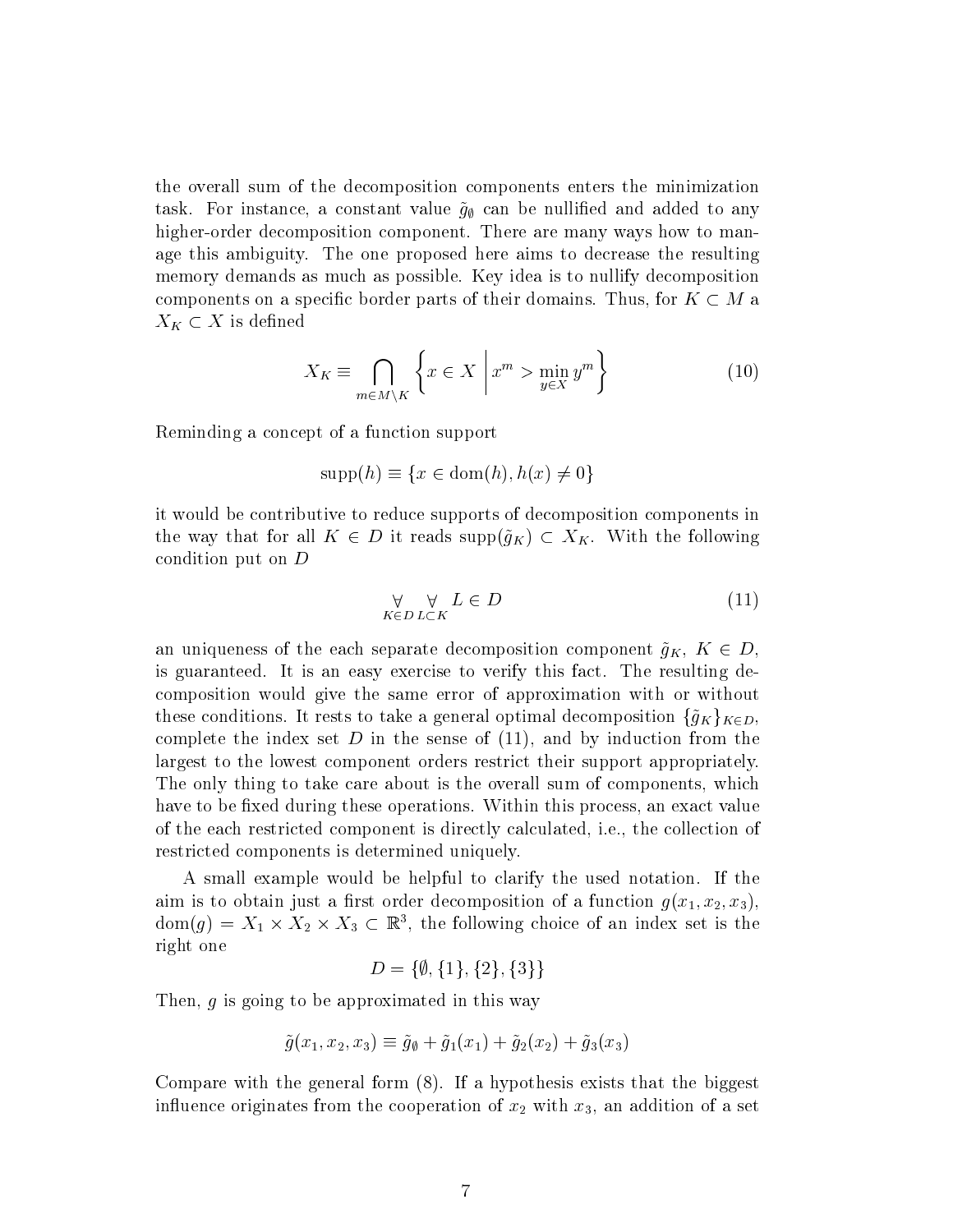$\{2,3\}$  into index set D is a good idea. It would change a searched HDMR decomposition into this form

$$
\tilde{g}_{\emptyset} + \tilde{g}_1(x_1) + \tilde{g}_2(x_2) + \tilde{g}_3(x_3) + \tilde{g}_{23}(x_2, x_3)
$$

Afterwards, the presence of the second-order decomposition component  $\tilde{g}_{23}(x_2, x_3)$ should result in a noticeable decrease of the approximation error. For the purpose of readability,  $\tilde{g}_{\{2,3\}}(x_2, x_3)$  is shorten into  $\tilde{g}_{23}(x_2, x_3)$ , etc.

At the moment, the main function spaces are defined for any  $K \subset M$  in this way

$$
H_K(X) \equiv \{ h \in L^2(X) \cap C_K(X) \, | \operatorname{supp}(h) \subset X_K \} \tag{12}
$$

where  $C_K(X)$  is defined by (9). Functions within this space depend only on  $x^k$  for  $k \in K$  and, moreover, they are nullified on a part of border of their domains, see (10). It leads to an observation that all the (possibly) non-zero values of  $h \in H_K(X)$  are fully determined by its values on the following set  $X_K^\perp \subset \mathbb{R}^{|K|}$ 

$$
X_K^{\perp} \equiv \{x|K} \mid x \in X_K \subset \mathbb{R}^{\mu}\}\tag{13}
$$

This definition would be of high importance within the next section.

#### 3.1 Optimality Conditions

Taking  $\tilde{g}_K \in H_K(X)$ ,  $K \in D$ , for an optimal decomposition  $\tilde{g}$  defined in (8) it holds

$$
\tilde{g} \in \bigcup_{K \in D} H_K(X)
$$

On the right hand side, there is a closed subspace of  $L^2(X)$  and therefore a classical result for projection on closed subspace of a Hilbert space can be applied. It guarantees the existence and uniqueness of a function  $\tilde{q}$  minimizing the approximation error  $||g-\tilde{g}||$ . And more, it prescribes conditions for the optimal decomposition  $\tilde{g}$  defined in (8). For all  $K \in D$  and all  $h \in H_K(X)$ it holds

$$
\langle \, \tilde{g} - g \, , \, h \rangle = 0
$$

According to definition of a scalar product, see  $(7)$ , this equation reads

$$
\int_{X} (\tilde{g}(x) - g(x)) h(x) dx = 0 \tag{14}
$$

Dirac delta function  $\delta_y(x)$ ,  $y \in \mathbb{R}$ , symbolizes a linear functional defined over dom $(\delta_u) \equiv \mathbb{R}$ , thus it could be applied only within the context of some real function  $p(x)$ . Then, it operates in this way

$$
\int_{\mathbb{R}} \delta_y(x) \, p(x) \, dx \equiv p(y)
$$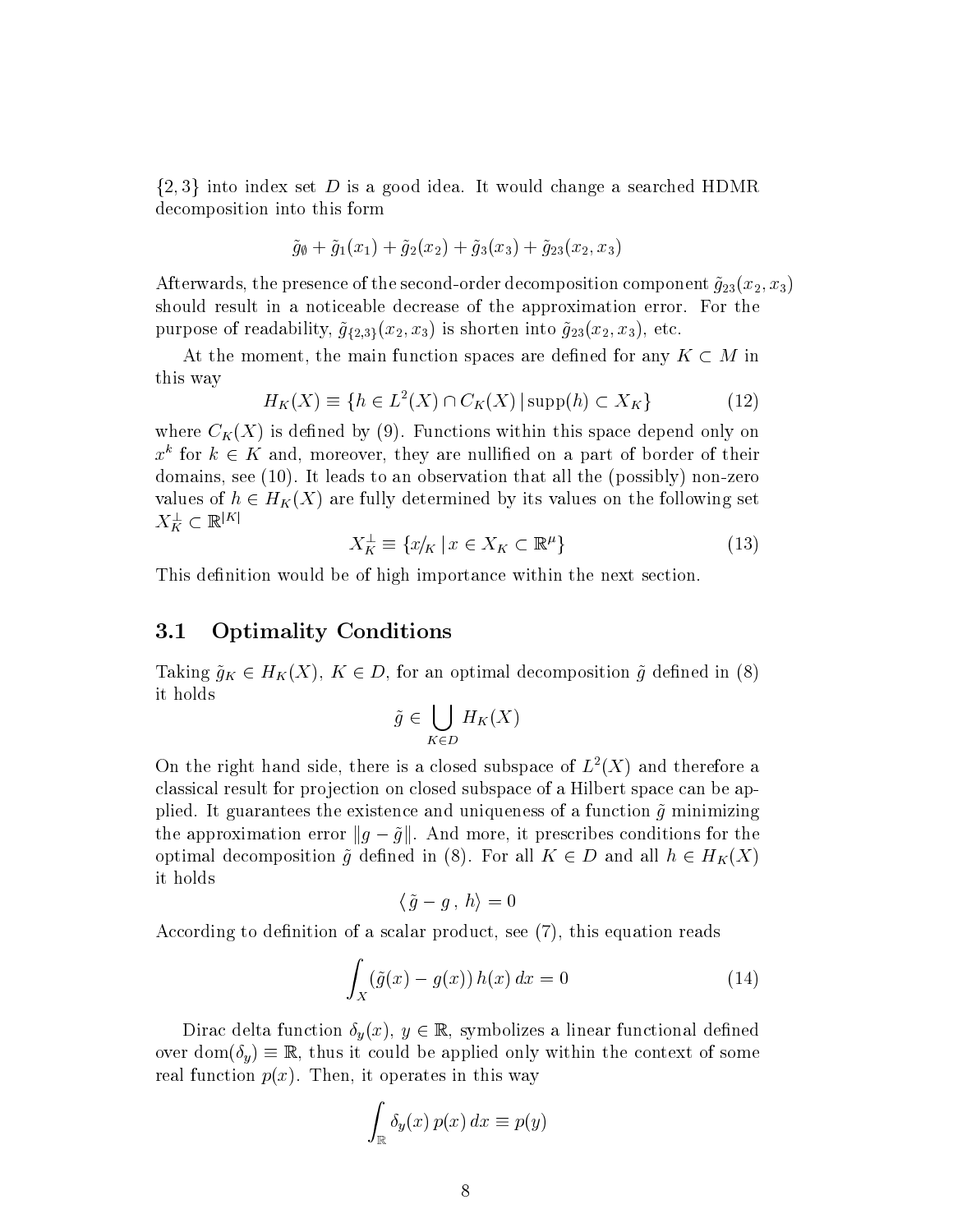Its extension to a higher dimension is straightforward. From a formal point of view, this concept is uncorrect, but it could be formalized directly at the cost of a very technical notation.

The previously written optimality conditions (14) are valid for all  $K \in D$ and for all test functions  $h \in H_K(X)$ . To rewrite them in a  $\delta$ -function formalism, it is necessary to think over an effective domain of  $h$  carefully. Formerly, it was deduced that such a function is fully determined by its values on  $X_K^{\perp}$ , see (13). On that account, a more complex delta function  $\delta_{K,y},\, \mathrm{dom}(\delta_{K,y})=X,$  is defined for all  $K\in D$  and all  $y\in X_K^\perp$  in this way

$$
\delta_{K,y}(x) \equiv \delta_y(x|K)
$$

Next, considering a  $\delta$ -function index as an element of

$$
\mathcal{I} \equiv \left\{ (K, y) \,|\, K \in D, y \in X_K^{\perp} \right\} \tag{15}
$$

it is possible to rewrite the previous optimality conditions (14) in an equivalent form valid for all  $\kappa \in \mathcal{I}$ 

$$
\int_X (\tilde{g}(x) - g(x)) \, \delta_\kappa(x) \, dx = 0
$$

Expanding a HDMR approximation  $\tilde{g}$  in accordance with its definition, see (8), the last equations turn into

$$
\sum_{L \in D} \int_{X} \tilde{g}_{L}(x) \, \delta_{\kappa}(x) \, dx = \int_{X} g(x) \, \delta_{\kappa}(x) \, dx \tag{16}
$$

Again, considering the support of the decomposition components altogether with its constancy in some variables, see (12), this system could be represented by linear operators  $P$ ,  $R$  and a system of equations valid for all  $\kappa \in \mathcal{I}$ 

$$
P\sum_{L\in D}\int_{X_L^{\perp}}P_{\kappa,(L,x)}\,\tilde{g}_L(x)\,dx = R_{\kappa}[g] \tag{17}
$$

where for operator elements  $P_{\kappa,\lambda}$ , resp.  $R_{\kappa}[g]$ , and all  $\kappa,\lambda \in \mathcal{I}$  it holds

$$
P_{\kappa,\lambda} \equiv \int_X \delta_\lambda(x) \, \delta_\kappa(x) \, dx \tag{18}
$$

$$
R_{\kappa}[g] \equiv \int_{X} g(x) \, \delta_{\kappa}(x) \, dx \tag{19}
$$

In sequel, a linear system (17) can be written

$$
P \star \tilde{g} = R[g] \tag{20}
$$

This is a linear system determining the precisely one optimal HDMR decomposition of g minimizing its approximation error in  $L^2(X)$  norm. From numerical point of view, an important feature of this system is the symmetry of the operator  $P$ .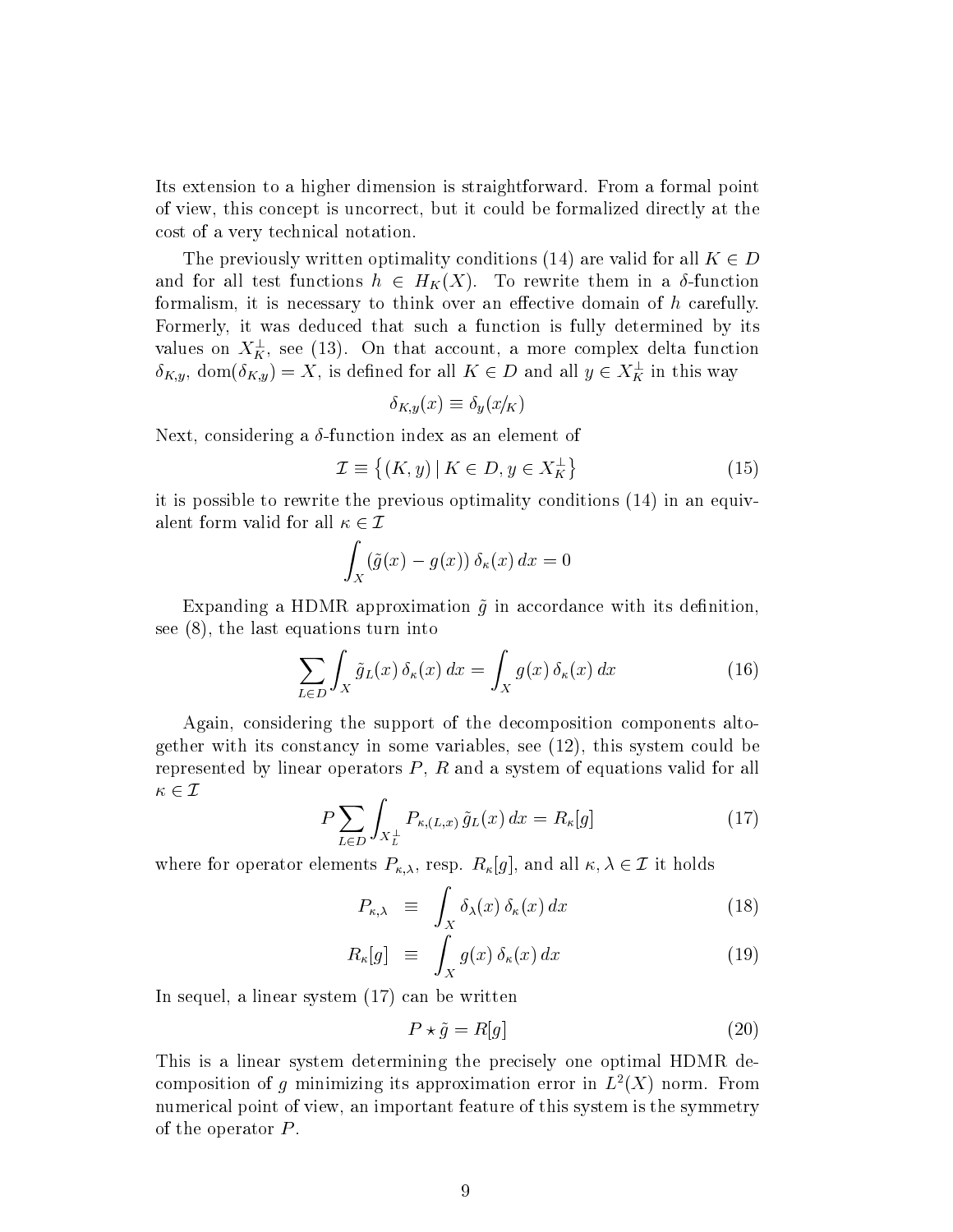# 4 Stochastic Dynamic Programming Approximation

In the previous section, the HDMR tool was introduced. It is based on linear equations determining the optimal decomposition (20), whereas the Bellman equation (6) is highly nonlinear due to the operator of minimization. This fact obstructs the direct use of HDMR. For that reason, it is necessary to find some linear approximation of the Bellman equation first.

As a mean value of some function have to be higher or equal to its minimum value, the following upper estimate holds for all  $t \in \{2, \ldots, \tau\}$ , all  $\sigma_{t-1} \in \Sigma_{t-1}$  and the Bellman function defined in (6)

$$
V_{t-1}(\sigma_{t-1}) \le \frac{1}{|A_t|} \times
$$

$$
\int_{A_t} \mathcal{E} \left[ z_t(y_t, a_t) + V_t(S_t(y_t, a_t, \sigma_{t-1})) \, \middle| \, a_t, \sigma_{t-1}, t-1 \right] \, da_t
$$

This inequality can be rewritten in a more compact way by introducing a few shortcuts. At first, the following uniform pdf would be useful  $f(a_t | \sigma_{t-1}, t 1) \equiv \frac{1}{14}$  $\frac{1}{|A_t|}$ . It is a mere shortcut, but it could be also interpreted as a simplest possible optimal strategy predictor. It permits to introduce  $Z_t(\sigma)$ , a function evaluating expected one-step-ahead loss

$$
Z_t(\sigma) \equiv \mathcal{E}[z_{t+1}(y_{t+1}, a_{t+1}) | \sigma, t]
$$

Then, introducing the following conditioned pdf

$$
f(\sigma_{t+1}|y_{t+1}, a_{t+1}, \sigma_t) \equiv \delta_{\sigma_{t+1}}(S_{t+1}(y_{t+1}, a_{t+1}, \sigma_t))
$$

representing a model of statistic dynamic, and using the chain rule, see for instance (5), gives the pdf

$$
f(\sigma_{t+1}|\sigma_t, t) \equiv \int_{Y_{t+1}} \int_{A_{t+1}} f(\sigma_{t+1}|y_{t+1}, a_{t+1}, \sigma_t, t) \times
$$
  

$$
f(y_{t+1}|a_{t+1}, \sigma_t, t) \times f(a_{t+1}|\sigma_t, t) \, da_{t+1} \, dy_{t+1}
$$

Now, the previous previous can be rewritten as follows

$$
V_{t-1}(\sigma_{t-1}) \leq Z_{t-1}(\sigma_{t-1}) + \mathcal{E}[V_t(\sigma_t) | \sigma_{t-1}, t-1]
$$

Thanks to the recursive nature of the Bellman equation, see (6), this inequality spreads over the whole domain of  $V$ . Considering just an equality part, it turns into a recursive equation for a function  $U$ , which is an upper bound on the Bellman function

$$
U_{t-1}(\sigma_{t-1}) = Z_{t-1}(\sigma_{t-1}) + \mathcal{E}[U_t(\sigma_t) | \sigma_{t-1}, t-1]
$$
\n(21)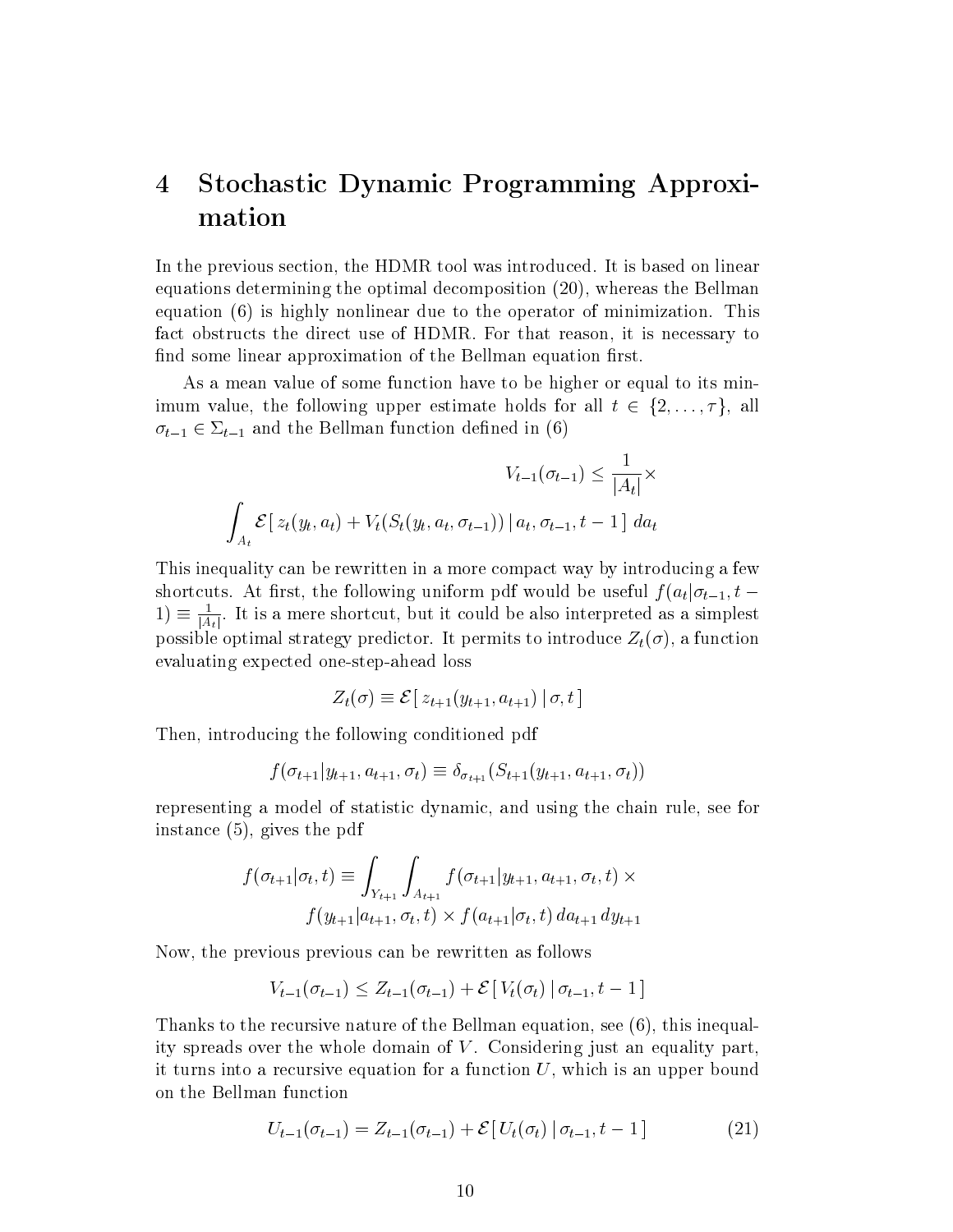It is a linear equation, and therefore it can be solved easier than the exact Bellman equation.

With the knowledge of  $U$ , the approximated optimal decision at time step  $t \in T$  is  $a_t^{opt} \in A_t$  satisfying

$$
a_t^{opt} = \underset{a_t \in A_t}{\operatorname{argmin}} \mathcal{E}\left[z_t(y_t, a_t) + U_t(S_t(y_t, a_t, \sigma_{t-1})) \,|\, a_t, \sigma_{t-1}, t\right]
$$

Here, again the shortcut  $\sigma_{t-1} \equiv \sigma_{t-1}(d(t - 1))$  was used.

#### 4.1 HDMR-based Approximation

The linearity of equation (21), which describes the upper bound on the Bellman function  $U$ , allows applying HDMR approximation directly. For all times  $t \in T,$  an optimal HDMR decomposition component  $\tilde{U}_{t, K}, K \in D,$  have to be searched within  $H_K(\Sigma_t)$ . Firstly, a common index set  $M \equiv \{1, \ldots, \mu\}$ is selected obeying the condition

$$
\bigcup_{t\in T}\Sigma_t\subset\mathbb{R}^{\mu}
$$

Next, an appropriate decomposition set D is chosen satisfying  $(11)$ . Its choice fully determines a structure of the following approximation. Some a priori knowledge can be applied here, or they can be all selected up to the same order. Typical choice is the second order decomposition, i.e., the case when D is chosen as follows

$$
D = \{\emptyset\} \cup \{\{m\}|m \in M\} \cup \{\{m, n\}|m, n \in M, m < n\}
$$

It rests to prepare index sets  $\mathcal{I}_t, t \in T$ , see (15). Not only an index set  $D,$ bud also a geometry of the each approximation domain  $\Sigma_t$  plays role here.

Respecting the recursive nature of equation (21), and also the border condition  $U_{\tau} \equiv 0$ , it is necessary to start from  $t = \tau - 1$ , find a collection  $\{\tilde{U}_{\tau-1,K}\}_{K\in D}$  determining approximated values of U at time  $t = \tau - 1$ , decrease time by one and repeat this procedure until  $t = 1$ . Inserting (21) into (20) and respecting condition  $U_{\tau} \equiv 0$  the following equation is obtained

$$
P_{\tau-1} \star \tilde{U}_{\tau-1} = R_{\tau-1} [Z_{\tau-1}]
$$

with  $P_{\tau-1}$ , resp.  $R_{\tau-1}$ , defined analogously to (18), resp. (19). Its solution is a collection  $\{\tilde{U}_{\tau-1,K}\}_{K\in D}$  fully determining the HDMR approximation of the upper bound on Bellman function for time  $t = \tau - 1$ .

Now, knowing  $\{\tilde{U}_{t+1,K}\}_{K\in D}$  for some  $t+1\in T,$  the analogous procedure is performed to find  $\{\tilde{U}_{t,K}\}_{K\in D}.$  It leads to an equation

$$
P_t \star \tilde{U}_t = R_t \left[ Z_t + \mathcal{E} \left[ U_{t+1}(\sigma_{t+1}) \, | \, \sigma, t \right] \right]
$$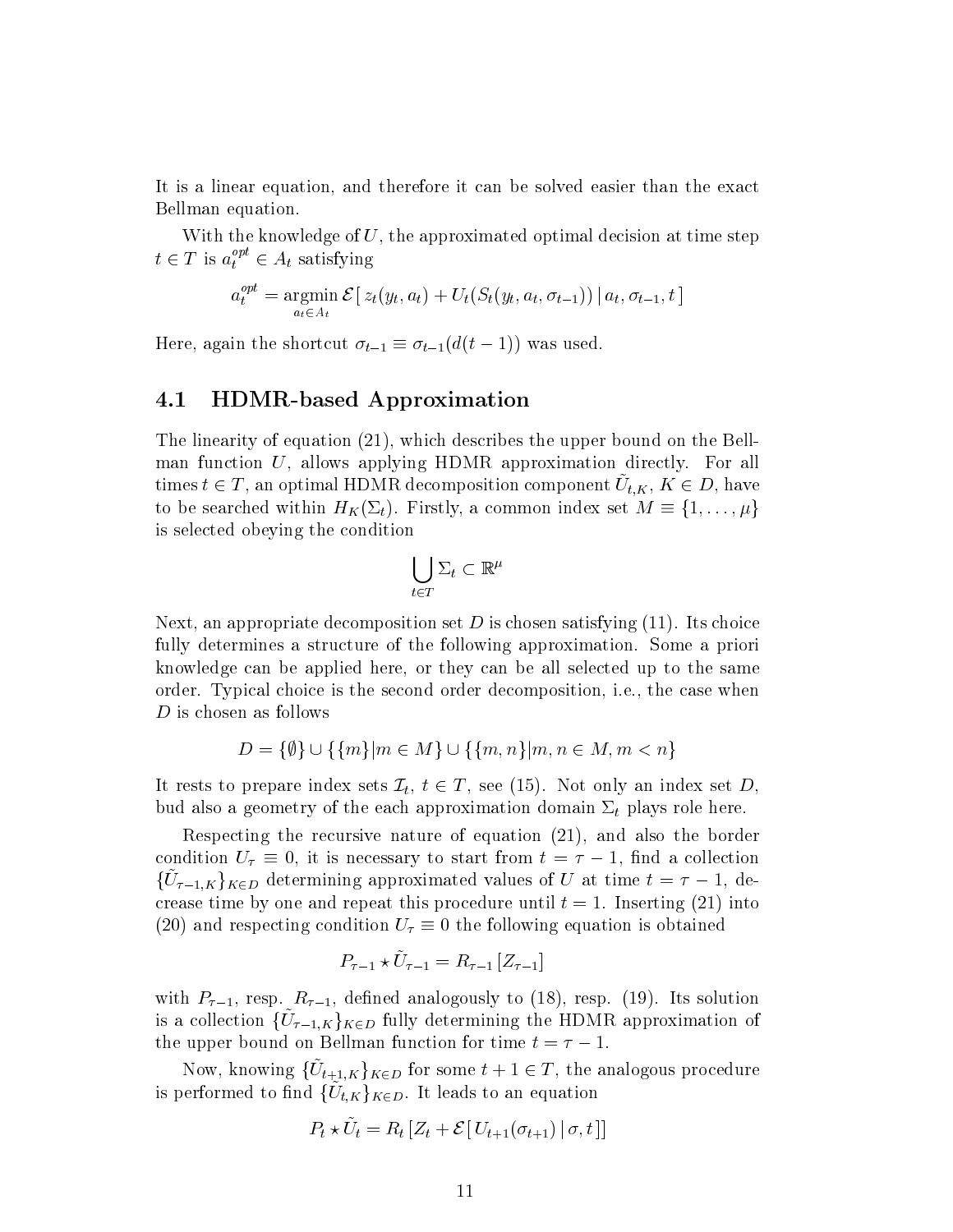This equation is the exact equation for an optimal HDMR decomposition components of  $\tilde{U}_t$  having only one, but crucial problem. On the right hand side, there occurs the exact value of  $U_{t+1}(\sigma_{t+1})$ , which is unknown at the moment. To avoid this, again, its HDMR decomposition

$$
\tilde{U}_{t+1}(\sigma) \equiv \sum_{K \in D} \tilde{U}_{t+1,K}(\sigma)
$$

is substituted instead. This way, the previous equation turn into

$$
P_t \star \tilde{U}_t = R_t \left[ Z_t \right] + Q_{t+1} \star \tilde{U}_{t+1} \tag{22}
$$

where

$$
Q_{t+1} \star \tilde{U}_{t+1} \equiv R_t \left[ \sum_{K \in D} \mathcal{E} \left[ \tilde{U}_{t+1,K}(\sigma_{t+1}) \, \middle| \, \sigma, t \right] \right]
$$

Reminding a definition of  $R[g]$ , see (19), altogether with a detailed meaning of a "starred" product, see (20), for all  $\kappa \in \mathcal{I}_t, \ \lambda \in \mathcal{I}_{t+1}$  and an operator element  $Q_{t+1,\kappa,\lambda}$  it holds

$$
Q_{t+1,\kappa,\lambda} = \int_{\Sigma_{t+1}} \int_{\Sigma_{t}} f(\sigma_{t+1}|\sigma,t) \, \delta_{\kappa}(\sigma) \, d\sigma \, \delta_{\lambda}(\sigma_{t+1}) \, d\sigma_{t+1}
$$

Solution of the series of linear systems  $(22)$  is equivalent to finding approximative solution U of the upper bound of the Bellman equation  $(21)$ using the HDMR technique.

### 5 Toy Problem Example

An unknown coin tossing considered to depict backgrounds of this work. A decision maker plays a hazard game with a (two-sided) coin. Only one side is the winning one. The coin is unfair and pay-off probabilities of its sides are unknown. Also, it is not clear whether the result of tossing depends on the starting orientation of the coin. The only, but crucial knowledge is that the pay-off probabilities are fixed, i.e., the coin is rigid.

The decision-maker's problem is: how to find the best strategy to pick the winning side of the coin? Even though this problem could be formulated so easily, it is a real teaser for a longer game horizon as it is hard to balance exploration and exploitation. Winning in the first turn does not mean a decision maker should play still this coin side as it excludes an opportunity to learn pay-off probability of the opposite coin side.

Consider a finite decision making horizon of  $\tau$  steps. Using the previous notation,  $y_t$  represents the observed value (upper side of the coin when it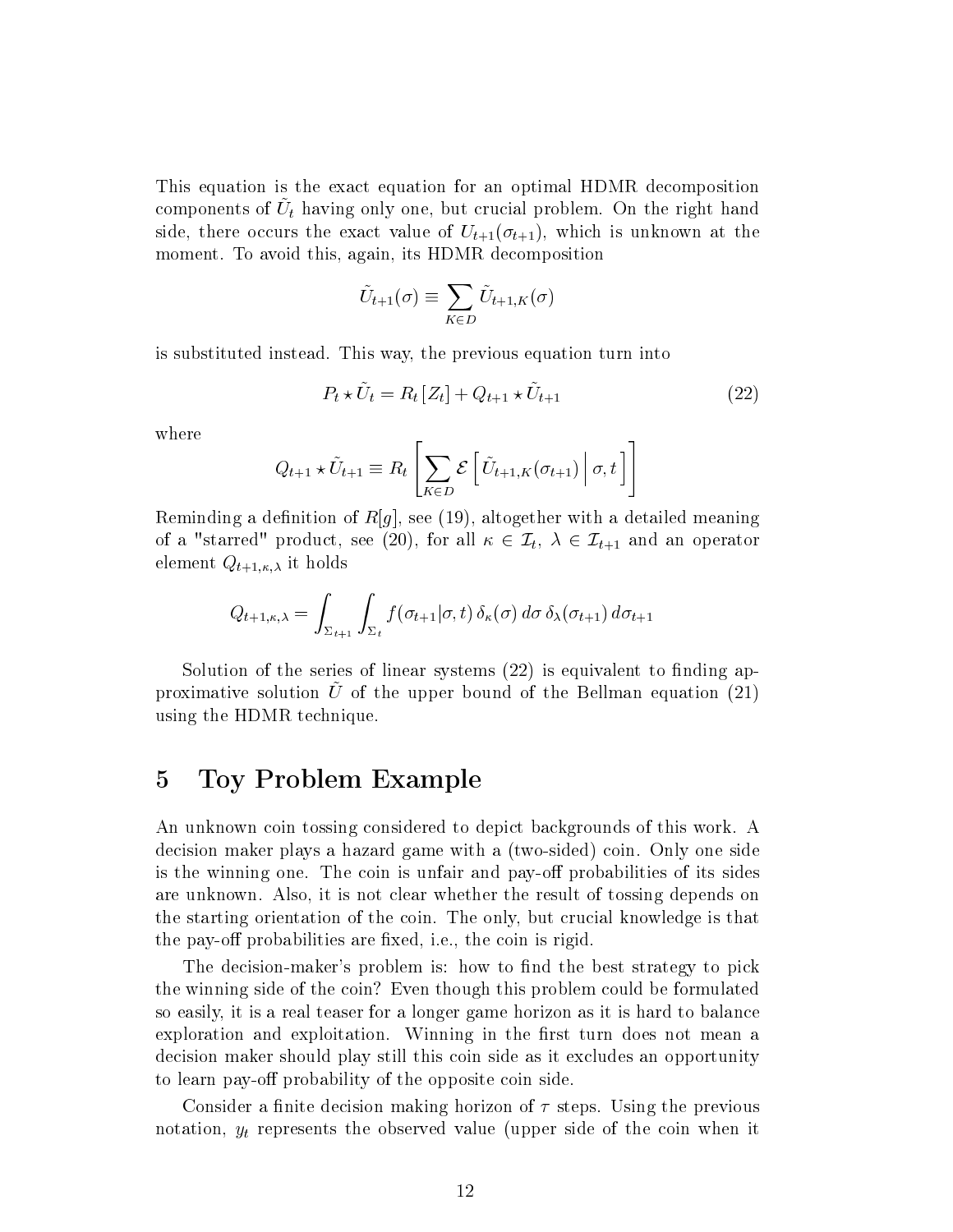has landed) for the each time step and  $a_t$  decision (selected coin side before tossing) of a player (decision maker). As the game rules are fixed and even the coin itself is rigid, the range of system input and/or output is still the same. For all  $t \in T$ , it holds  $a_t \in A_t \equiv A = \{0, 1\}$  and similarly  $y_t \in Y_t \equiv$  $Y = \{0, 1\}$ , where "0" stands for the "Tails" side of the coin and "1" for the "Heads" side.

Note, for computation of the expected value in (4), the knowledge of an outer system model (??) is crucial. It can be composed from two separate probability densities, a parametric system model pdf and a describing internal unknown parameter (pay-off probability of coin sides). For more detailed info, see (2).

Before writing the resulting formulae, it is necessary to introduce a suf ficient statistic. Introducing a Kronecker's symbol for  $j, k \in \mathbb{N}, \delta_{j,k} \equiv 1$  if  $j = k$  and  $\delta_{j,k} \equiv 0$  otherwise, a sufficient statistic can be identified with a three-dimensional vector  $\sigma_t(d(t)) = (\sigma_t^1, \sigma_t^2, \sigma_t^3)$  as follows

$$
\sigma_t \equiv \left( \sum_{i=1}^t \delta_{y_i,0} \, \delta_{a_i,0}, \sum_{i=1}^t \delta_{y_i,0} \, \delta_{a_i,1}, \sum_{i=1}^t \delta_{y_i,1} \, \delta_{a_i,0} \right)
$$

These values are simply sums of different game results. For instance,  $\sigma_t^1$ equals to count of the previous game turns starting with a coin on the "Tails" side (denoted by 0) and landing on the same side. Then, the outer system model is

$$
f(0|0, \sigma, t) = \frac{\sigma_t^1 + 1}{\sigma_t^1 + \sigma_t^3 + 2}
$$
  
\n
$$
f(1|0, \sigma, t) = \frac{\sigma_t^3 + 1}{\sigma_t^1 + \sigma_t^3 + 2}
$$
  
\n
$$
f(0|1, \sigma, t) = \frac{\sigma_t^2 + 1}{t + 2 - \sigma_t^1 - \sigma_t^3}
$$
  
\n
$$
f(1|1, \sigma, t) = \frac{t + 1 - \sigma_t^1 - \sigma_t^2 - \sigma_t^3}{t + 2 - \sigma_t^1 - \sigma_t^3}
$$

Naturally, for a statistic values it holds  $\sigma_t^1 + \sigma_t^2 + \sigma_t^3 \leq t$ . This constraint implies these statistic domains  $\Sigma_t$ ,  $t \in T$ 

$$
\Sigma_t \equiv \left\{ (\sigma_t^1, \sigma_t^2, \sigma_t^3) \in \{0, \ldots, t\}^3 | \sigma_t^1 + \sigma_t^2 + \sigma_t^1 \le t \right\}
$$

To completely formalize the problem, let prescribe a form of the statistic updating mapping postulated in (5). In the context of the toy problem, it is time independent

$$
S(y, a, \sigma^1, \sigma^2, \sigma^3) \equiv
$$
  

$$
(\sigma^1 + \delta_{0,y} \delta_{0,a}, \sigma^2 + \delta_{0,y} \delta_{1,a}, \sigma^3 + \delta_{1,y} \delta_{0,a})
$$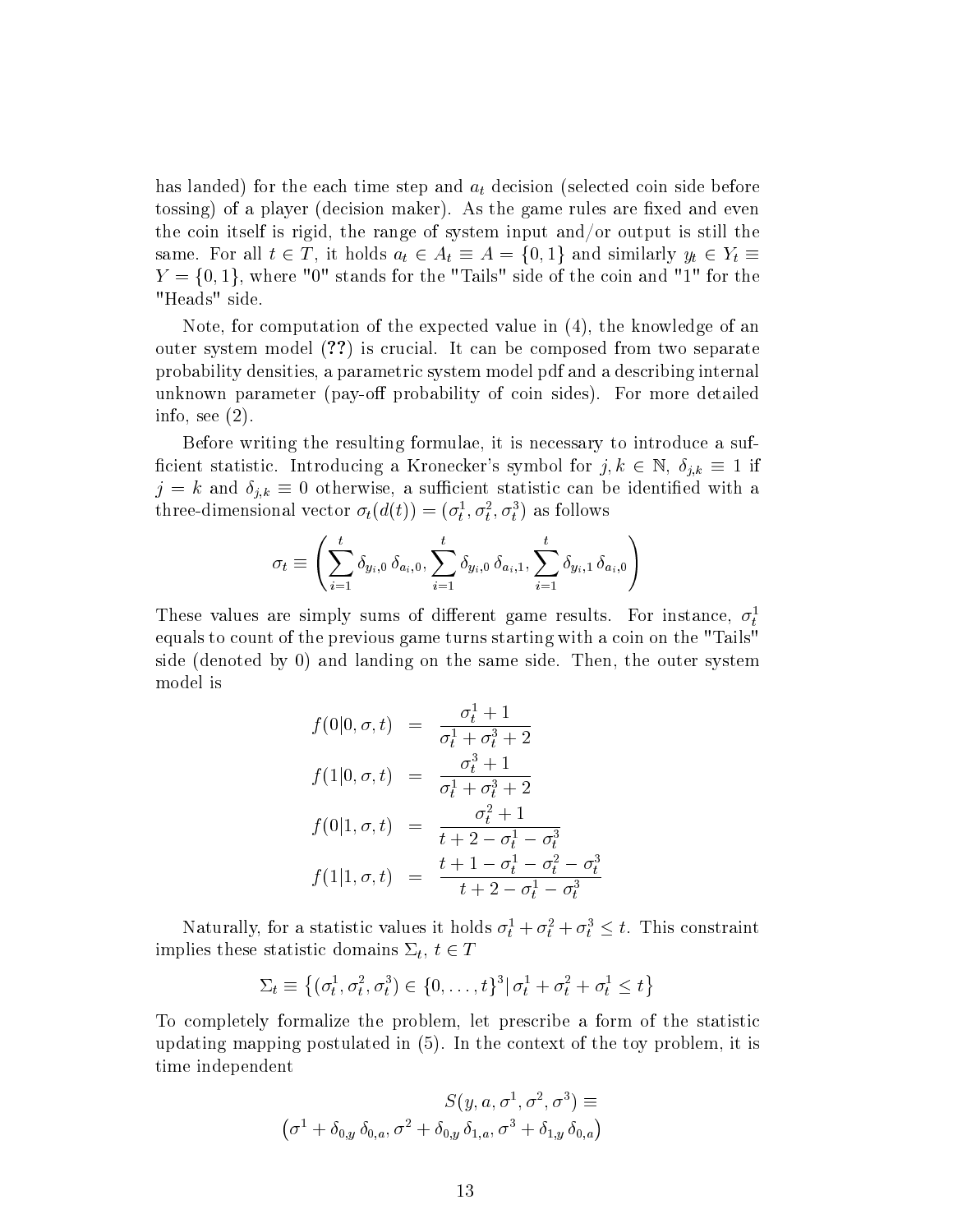In the experiments, the coin tossing was simulated with an use of pseudorandom generator simulating a coin with a pay-off probability of the "Heads" side fixed at  $60\%$  and the pay-off probability of the "Tails" side sampled from  $0\%$  to  $100\%$  by a  $1\%$  step. At first, a short-horizon experiments were made to compare results of different orders of the used HDMR approximation. Index sets are

$$
D_1 \equiv \{ \emptyset, \{1\}, \{2\}, \{3\} \} D_2 \equiv \{ \emptyset, \{1\}, \{2\}, \{3\}, \{1, 2\}, \{1, 3\}, \{2, 3\} \}
$$

On a short game horizon, i.e.,  $\tau = 10$ , each experiment was repeated 5000 times for the various strategies: exact optimal strategy prepared according (6) and for both approximated optimal strategies derived according equations (22) using index set  $D_1$ , resp.  $D_2$ . Results of these experiments are depicted in Figure 1.



pay−off probability of the "Tails" side (%) Figure 1: The average gain of the optimal strategy compared with the gains obtained from approximated strategies based on index sets  $D_1$ , resp.  $D_2$ .

Comparing results of the approximated strategies based on index set  $D_1$ and  $D_2$ , the first-order approximation driven by  $D_1$  seems to be good enough in the context of the toy problem. Therefore, it is used also in the long horizon experiments. To illustrate the power of the newly introduced technique, a game horizon of 200 steps is to be solved. There is no more possible to compare these results of the approximated suboptimal solution with an optimal one. For a basic illustration, results obtained by the "receding horizon" technique are attached. It run with a receding horizon of 5 steps. Both strategies run in 100 repetitions, for the results see Figure 2.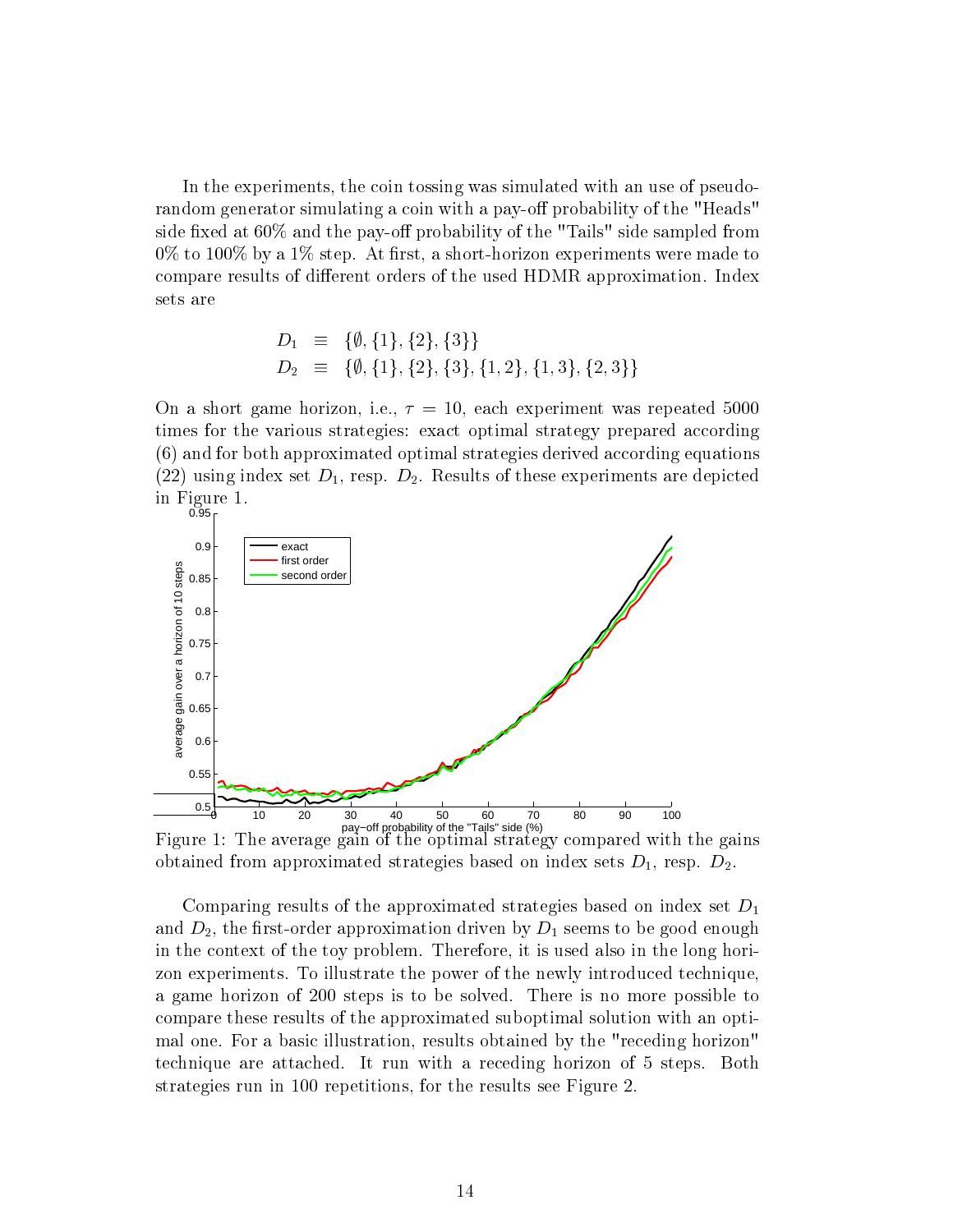

set  $D_1$  compared with the average gain obtained from the "receding horizon" approximation.

# 6 Conclusion

The aim of this work was to cope with infeasible memory demands necessary to represent an optimal decision making strategy. An upper bound of the Bellman function was founded permitting an HDMR approximation easily. To obtain the best possible approximation, the HDMR technique was tuned to work with a general shape of approximation domain. Combining both these approaches, a series of linear systems implicitly determining the approximated quantity appears.

As illustrated in the example of an unknown coin tossing, an agreement of the results produced by the approximated strategy with the optimal results was very good. Extended experiments on more complex systems is needed to confirm these results.

A bottle-neck of this approximation technique is the complicated construction of the central matrices (22). It still needs to pass through the whole solution domain. It could be parallelized easily, but the need for a smarter idea is evident. The most promising variant seems to be a recycling of these matrices into a new step of decision making, i.e., introducing a receding-horizon-like conception with a much longer horizon possible thanks to the use of HDMR approximation. It is a topic of the future.